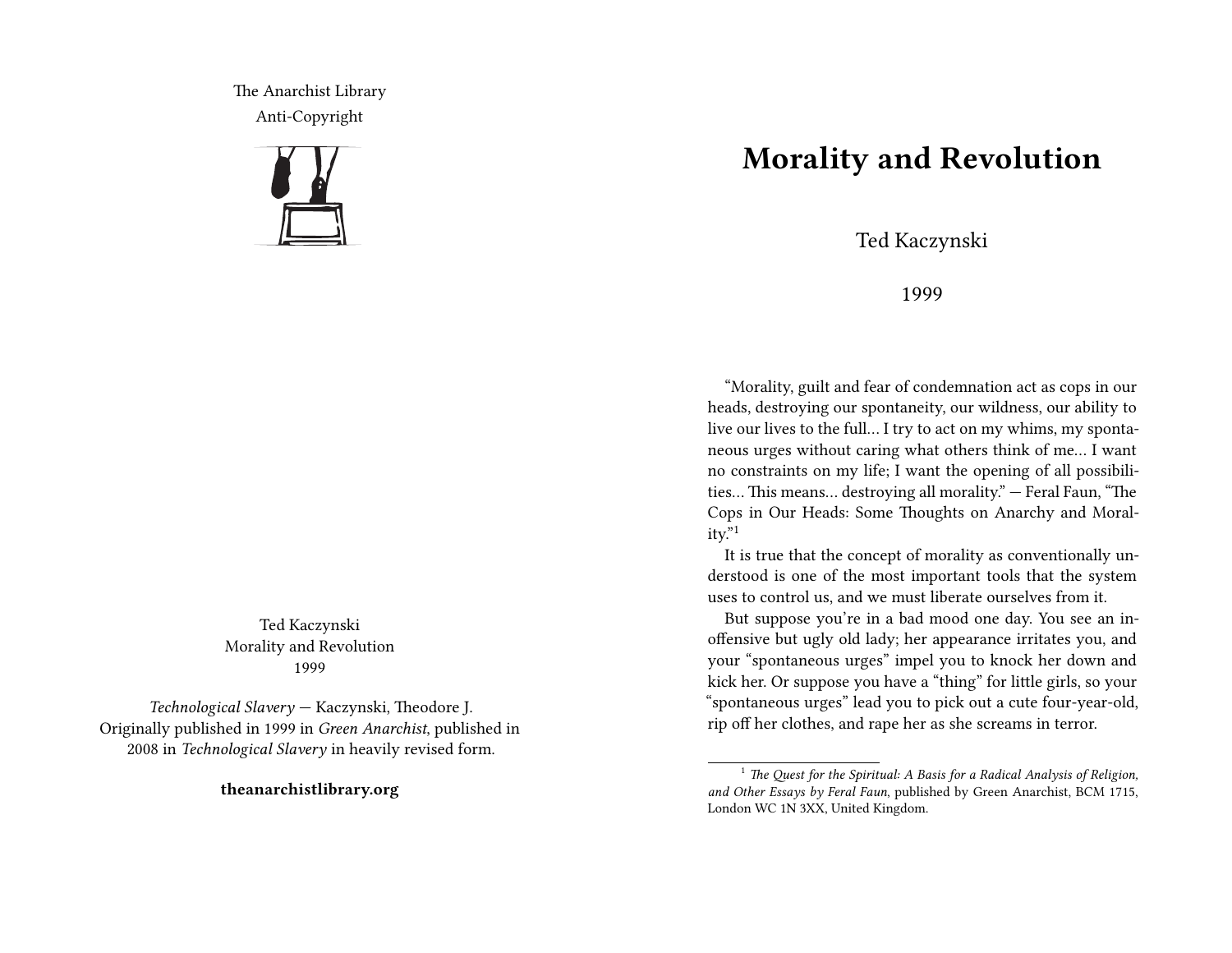I would be willing to bet that there is not one anarchist reading this who would not be disgusted by such actions, or who would not try to prevent them if he saw them being carried out. Is this only a consequence of the moral conditioning that our society imposes on us?

I argue that it is not. I propose that there is a kind of natural "morality" (note the quotation marks), or a conception of fairness, that runs as a common thread through all cultures and tends to appear in them in some form or other, though it may often be submerged or modified by forces specific to a particular culture. Perhaps this conception of fairness is biologically predisposed. At any rate it can be summarized in the following Six Principles:

- 1. Do not harm anyone who has not previously harmed you, or threatened to do so.
- 2. (Principle of self-defense and retaliation) You can harm others in order to forestall harm with which they threaten you, or in retaliation for harm that they have already inflicted on you.
- 3. One good turn deserves another: If someone has done you a favor, you should be willing to do her or him a comparable favor if and when he or she should need one.
- 4. The strong should have consideration for the weak.
- 5. Do not lie.
- 6. Abide faithfully by any promises or agreements that you make.

To take a couple of examples of the ways in which the Six Principles often are submerged by cultural forces, among the Navajo, traditionally, it was considered "morally acceptable" to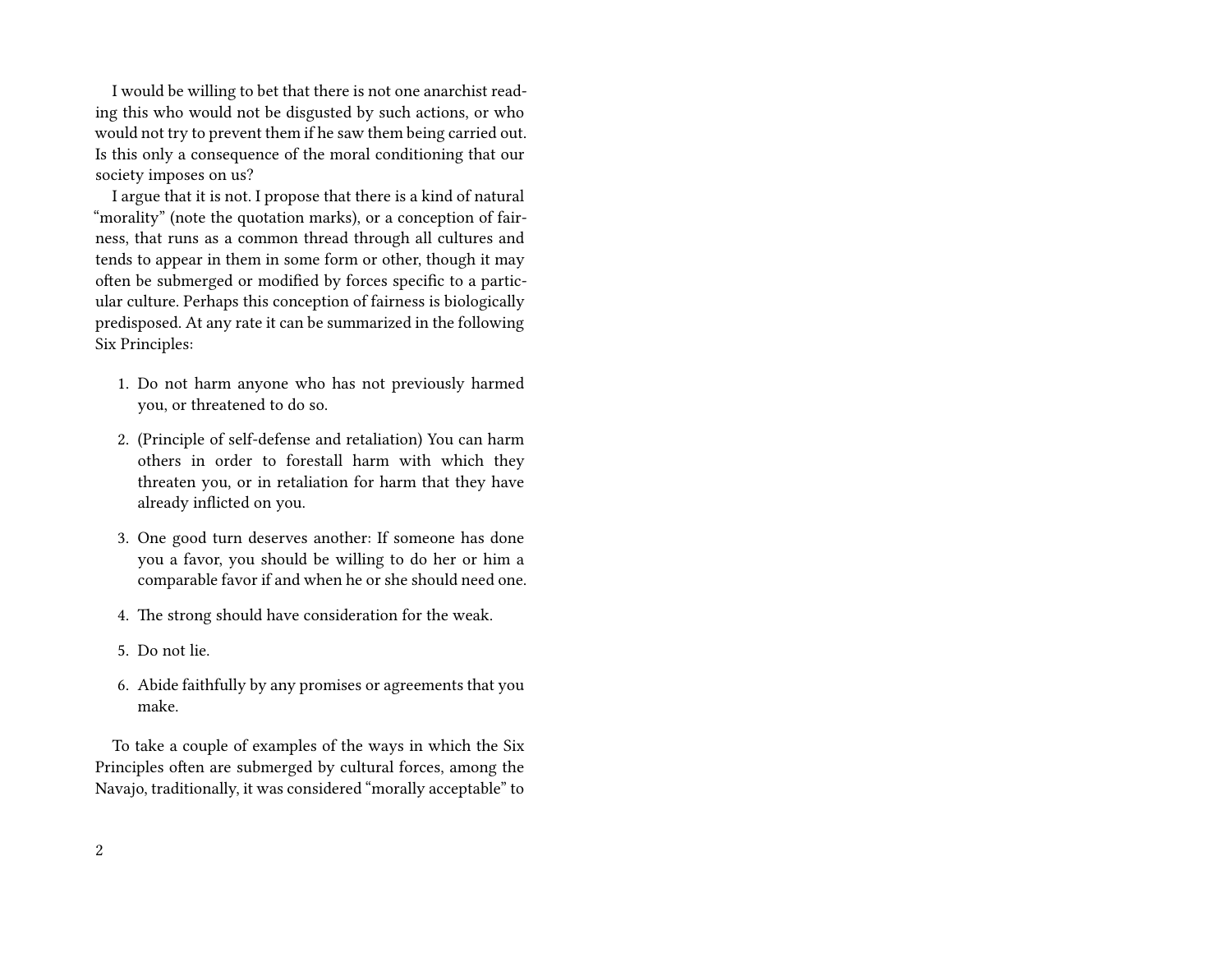If it was acceptable to fight World War II in spite of the severe cruelty to millions of innocent people that that entailed, then a revolution against the technoindustrial system should be acceptable too. Had the fascists come to dominate the world, they doubtless would have treated their subject populations with brutality, would have reduced millions to slavery under harsh conditions, and would have exterminated many people outright. But, however horrible that might have been, it seems almost trivial in comparison with the disasters with which the technoindustrial system threatens us. Hitler and his allies merely tried to repeat on a larger scale the kinds of atrocities that have occurred again and again throughout the history of civilization. What modern technology threatens is absolutely without precedent. Today we have to ask ourselves whether nuclear war, biological disaster, or ecological collapse will produce casualties many times greater than those of World War II; whether the human race will continue to exist or whether it will be replaced by intelligent machines or genetically engineered freaks; whether the last vestiges of human dignity will disappear, not merely for the duration of a particular totalitarian regime but for all time; whether our world will even be inhabitable a couple of hundred years from now. Under these circumstances, who will claim that World War II was acceptable but that a revolution against the technoindustrial system is not?

Though revolution will necessarily involve violation of the principles of fairness, revolutionaries should make every effort to avoid violating those principles any more than is really necessary–not only from respect for human decency, but also for practical reasons. By complying with the principles of fairness to the extent that doing so is not incompatible with revolutionary action, revolutionaries will win the respect of nonrevolutionaries, will be able to recruit better people to be revolutionaries, and will increase the self-respect of the revolutionary movement, thereby strengthening its esprit de corps.

use deception when trading with anyone who was not a member of the tribe (WA. Haviland, *Cultural Anthropology*, 9th ed., p. 207), though this contravenes principles 1, 5, and 6. And in our society many people will reject the principle of retaliation: Because of industrial society's imperative need for social order and because of the disruptive potential of personal retaliatory action, we are trained to suppress our retaliatory impulses and leave any serious retaliation (called "justice") to the legal system.

In spite of such examples, I maintain that the Six Principles tend toward universality. But whether or not one accepts that the Six Principles are to any extent universal, I feel safe in assuming that almost all readers of this article will agree with the principles (with the possible exception of the principle of retaliation) in some shape or other. Hence the Six Principles can serve as a basis for the present discussion.

I argue that the Six Principles should not be regarded as a moral code, for several reasons.

First. The principles are vague and can be interpreted in such widely ways that there will be no consistent agreement as to their application in concrete cases. For instance, if Smith insists on playing his radio so loud that it prevents Jones from sleeping, and if Jones smashes Smith's radio for him, is Jones's action unprovoked harm inflicted on Smith, or is it legitimate self-defense against harm that Smith is inflicting on Jones? On this question Smith and Jones are not likely to agree! (All the same, there are limits to the interpretation of the Six Principles. I imagine it would be difficult to find anyone in any culture who would interpret the principles in such a way as to justify brutal physical abuse of unoffending old ladies or the rape of four-year-old girls.)

Second. Most people will agree that it is sometimes "morally" justifiable to make exceptions to the Six Principles. If your friend has destroyed logging equipment belonging to a large timber corporation, and if the police come around to ask you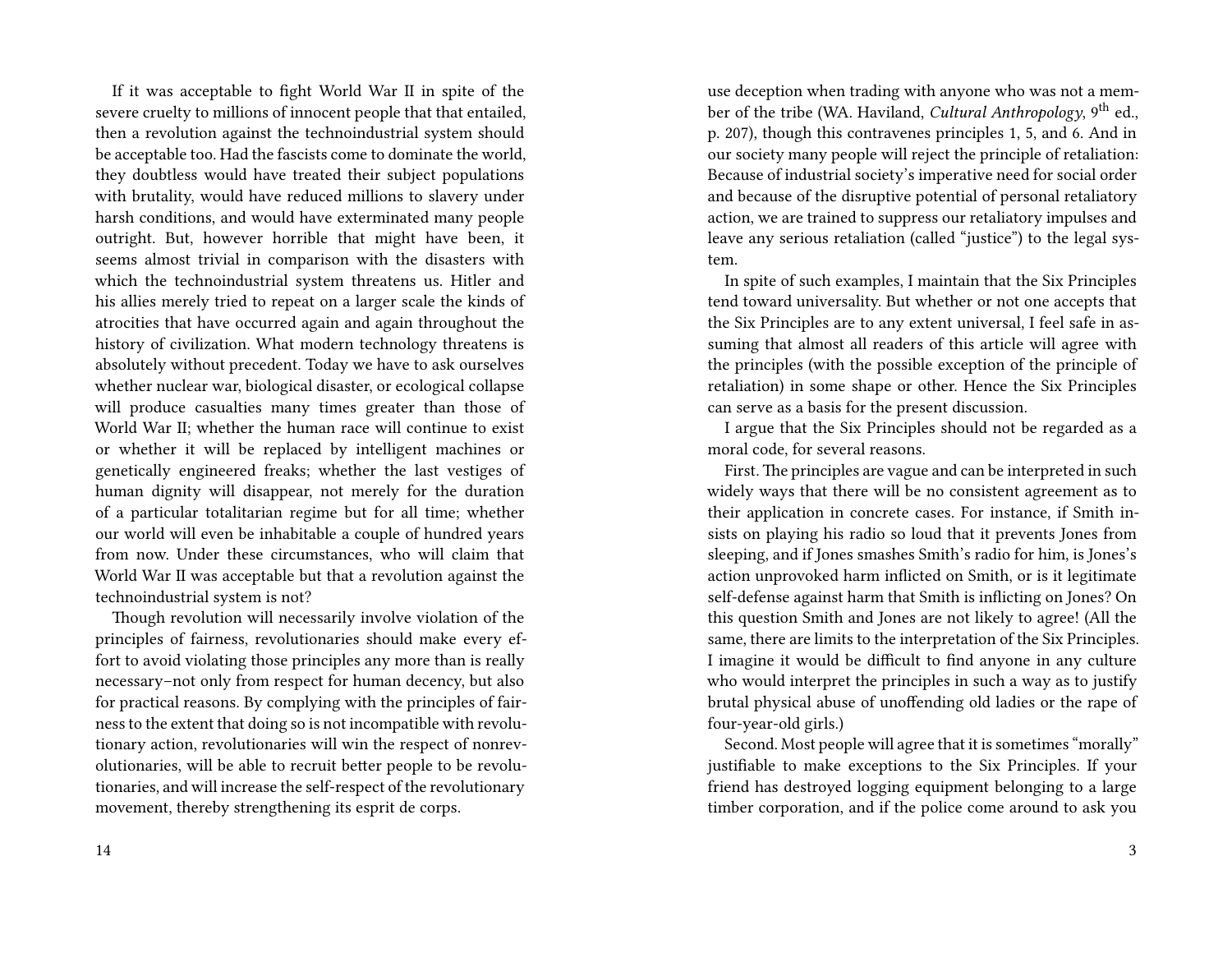who did it, any green anarchist will agree that it is justifiable to lie and say, "I don't know".

Third. The Six Principles have not generally been treated as if they possessed the force and rigidity of true moral laws. People often violate the Six Principles even when there is no "moral" justification for doing so. Moreover, as already noted, the moral codes of particular societies frequently conflict with and override the Six Principles. Rather than laws, the principles are only a kind of guide, an expression of our more generous impulses that reminds us not to do certain things that we may later look back on with disgust.

Fourth. I suggest that the term "morality" should be used only to designate socially imposed codes of behavior that are specific to certain societies, cultures, or subcultures. Since the Six Principles, in some form or other, tend to be universal and may well be biologically predisposed, they should not be described as morality.

Assuming that most anarchists will accept the Six Principles, what the anarchist (or, at least, the anarchist of individualistic type) does is claim the right to interpret the principles for himself in any concrete situation in which he is involved and decide for himself when to make exceptions to the principles, rather than letting any authority make such decisions for him.

However, when people interpret the Six principles for themselves, conflicts arise because different individuals interpret the principles differently. For this reason among others, practically all societies have evolved rules that restrict behavior in more precise ways than the Six Principles do. In other words, whenever a number of people are together for an extended period of time, it is almost inevitable that some degree of morality will develop. Only the hermit is completely free. This is not an attempt to debunk the idea of anarchy. Even if there is no such thing as a society perfectly free of morality, still there is a big difference between a society in which the burden of morality is light and one in which it is heavy. The pygmies

discard conventional morality. One of the two main points that I've tried to make in this article is that even the most radical rejection of conventional morality does not necessarily entail the abandonment of human decency: there is a "natural" (and in some sense perhaps universal) morality–or, as I have preferred to call it, a concept of fairness–that tends to keep our conduct toward other people "decent" even when we have discarded all formal morality.

The other main point I've tried to make is that the concept of morality is used for many purposes that have nothing to do with human decency or with what I've called "fairness". Modern society in particular uses morality as a tool in manipulating human behavior for purposes that often are completely inconsistent with human decency.

Thus, once revolutionaries have decided that the present form of society must be eliminated, there is no reason why they should hesitate to reject existing morality; and their rejection of morality will by no means be equivalent to a rejection of human decency.

There's no denying, however, that revolution against the technonindustrial system will violate human decency and the principles of fairness. With the collapse of the system, whether it is spontaneous or a result of revolution, countless innocent people will suffer and die. Our current situation is one of those in which we have to decide whether to commit injustice and cruelty in order to prevent a greater evil.

For comparison, consider World War II. At that time the ambitions of ruthless dictators could be thwarted only by making war on a large scale, and, given the conditions of modern warfare, millions of innocent civilians inevitably were killed or mutilated. Few people will deny that this constituted an extreme and inexcusable injustice to the victims, yet fewer still will argue that Hitler, Mussolini, and the Japanese militarists should have been allowed to dominate the world.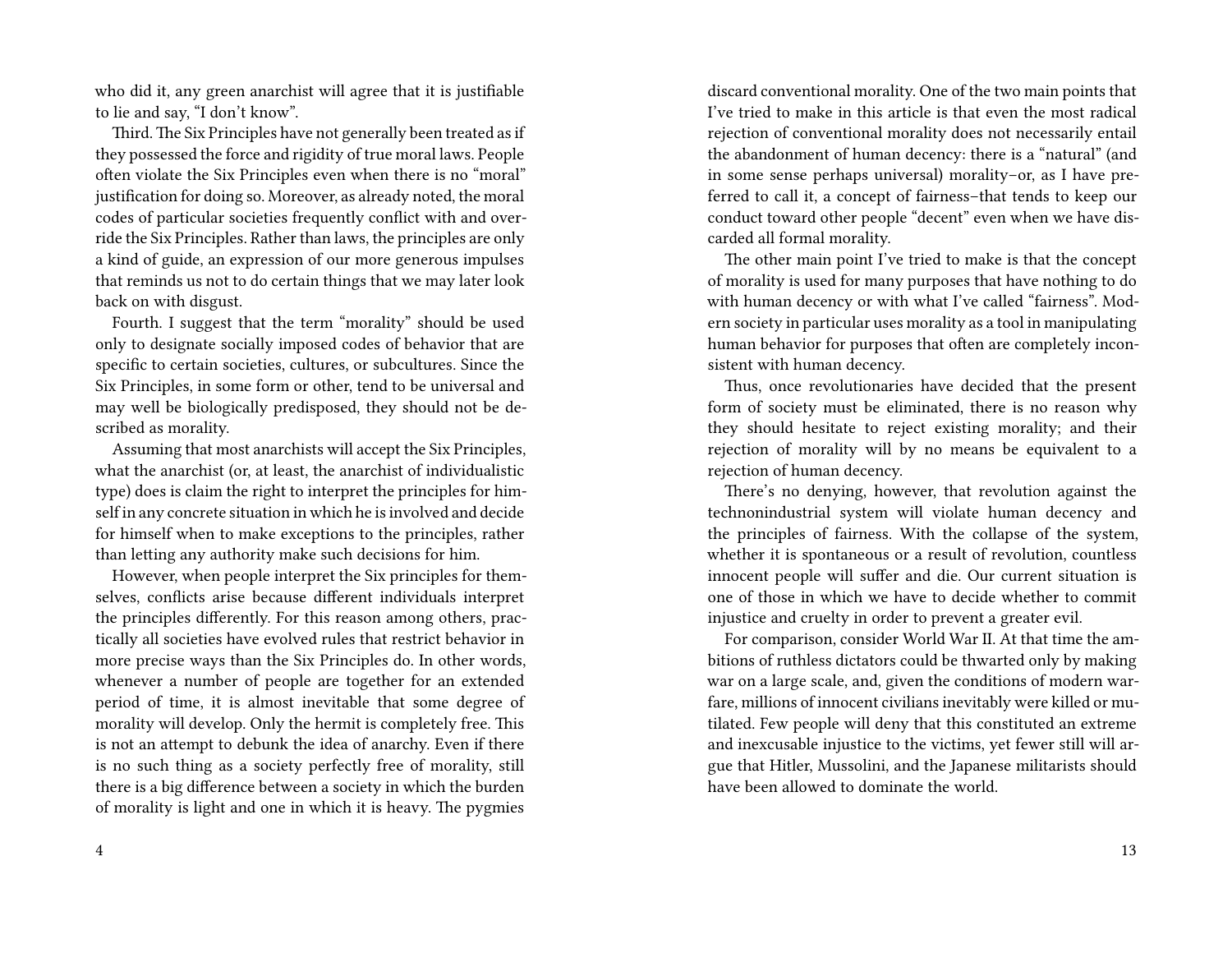when the system finds it convenient to use violence–via the police or the military–for its own purposes, it can always find an excuse for doing so.)

It is sometimes claimed that the modern attitude toward violence is a result of the gentling influence of Christianity, but this makes no sense. The period during which Christianity was most powerful in Europe, the Middle Ages, was a particularly violent epoch. It has been during the course of the Industrial Revolution and the ensuing technological changes that attitudes toward violence have been altered, and over the same span of time the influence of Christianity has been markedly weakened. Clearly it has not been Christianity that has changed attitudes toward violence.

It is necessary for the functioning of modern industrial society that people should cooperate in a rigid, machine-like way, obeying rules, following orders and schedules, carrying out prescribed procedures. Consequently the system requires, above all, human docility and social order. Of all human behaviors, violence is the one most disruptive of social order, hence the one most dangerous to the system. As the Industrial Revolution progressed, the powerful classes, perceiving that violence was increasingly contrary to their interest, changed their attitude toward it. Because their influence was predominant in determining what was printed by the press and taught in the schools, they gradually transformed the attitude of the entire society, so that today most middle-class people, and even the majority of those who think themselves rebels against the system, believe that violence is the ultimate sin. They imagine that their opposition to violence is the expression of a moral decision on their part, and in a sense it is, but it is based on a morality that is designed to serve the interest of the system and is instilled through propaganda. In fact, these people have simply been brainwashed.

It goes without saying that in order to bring about a revolution against the technoindustrial system it will be necessary to

of the African rain forest, as described by Colin Turnbull in his books *The Forest People* and *Wayward Servants: The Two Worlds of the African Pygmies*, provide an example of a society that is not far from the anarchist ideal. Their rules are few and flexible and allow a very generous measure of personal liberty. (Yet, even though they have no cops, courts or prisons, Turnbull mentions no case of homicide among them.)

In contrast, in technologically advanced societies the social mechanism is complex and rigid, and can function only when human behavior is closely regulated. Consequently such societies require a far more restrictive system of law and morality. (For present purposes we don't need to distinguish between law and morality. We will simply consider law as a particular kind of morality, which is not unreasonable, since in our society it is widely regarded as immoral to break the law.) Oldfashioned people complain of moral looseness in modern society, and it is true that in some respects our society is relatively free of morality. But I would argue that our society's relaxation of morality in sex, art, literature, dress, religion, etc., is in large part a reaction to the severe tightening of controls on human behavior in the practical domain. Art, literature and the like provide a harmless outlet for rebellious impulses that would be dangerous to the system if they took a more practical direction, and hedonistic satisfactions such as overindulgence in sex or food, or intensely stimulating forms of entertainment, help people to forget the loss of their freedom.

At any rate, it is clear that in any society some morality serves practical functions. One of these functions is that of forestalling conflicts or making it possible to resolve them without recourse to violence. (According to Elizabeth Marshall Thomas's book *The Harmless People*, Vintage Books, Random House, New York, 1989, pages 10, 82, 83, the Bushmen of Southern Africa own as private property the right to gather food in specified areas of the veldt, and they respect these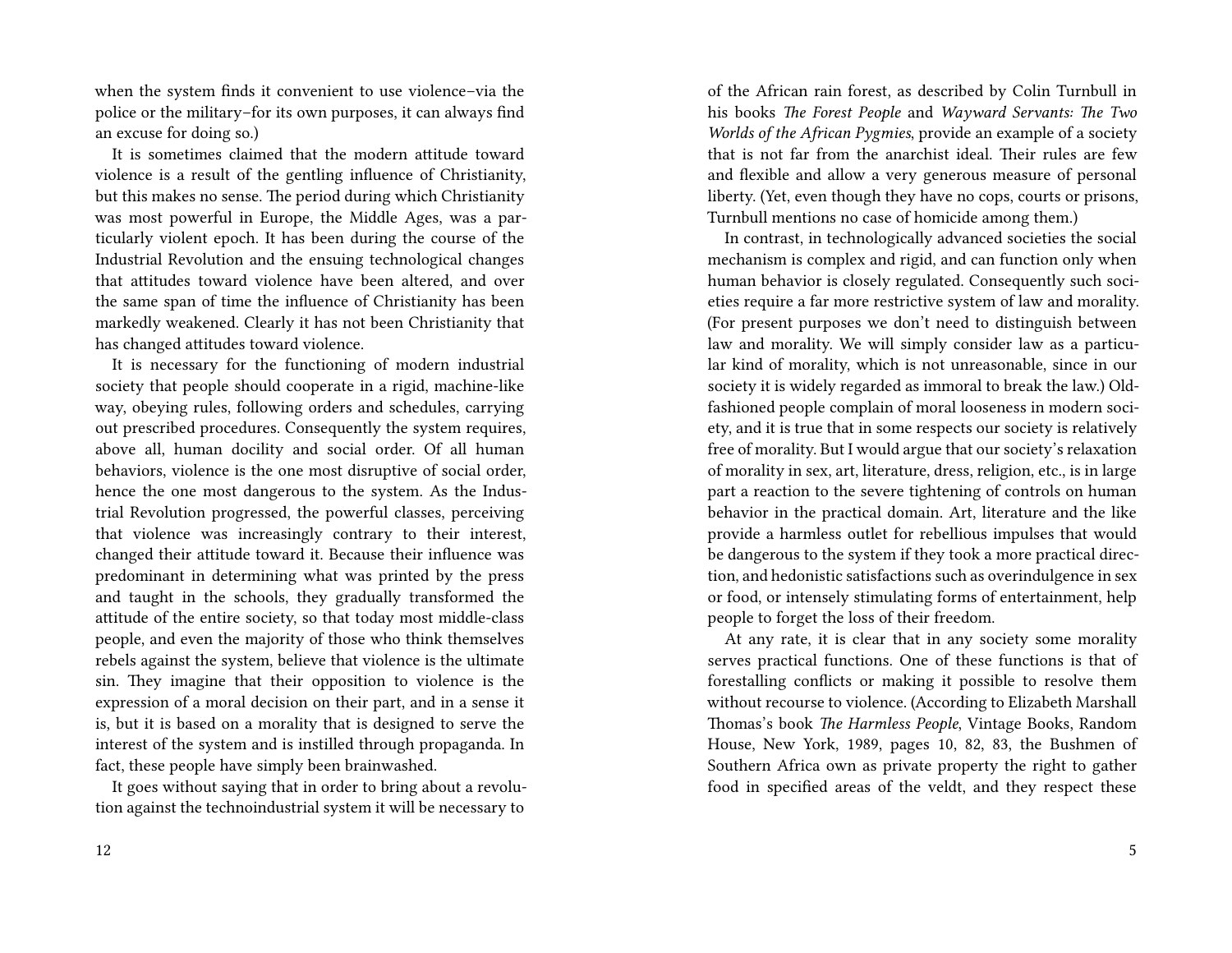property rights strictly. It is easy to see how such rules can prevent conflicts over the use of food resources.)

Since anarchists place a high value on personal liberty, they presumably will want to keep morality to a minimum, even if this costs them something in personal safety or other practical advantages. It's not my purpose here to try to determine where to strike the balance between freedom and the practical advantages of morality, but I do want to call attention to a point that is often overlooked: the practical or materialistic benefits of morality are counterbalanced by the psychological cost of repressing our "immoral" impulses. Common among moralists is a concept of "progress" according to which the human race is supposed to become ever more moral. More and more "immoral" impulses are to be suppressed and replaced by "civilized" behavior. To these people morality apparently is an end in itself. They never seem to ask why human beings should become more moral. What end is to be served by morality? If the end is anything resembling human well-being then an ever more sweeping and intensive morality can only be counterproductive, since it is certain that the psychological cost of suppressing "immoral" impulses will eventually outweigh any advantages conferred by morality (if it does not do so already). In fact, it is clear that, whatever excuses they may invent, the real motive of the moralists is to satisfy some psychological need of their own by imposing their morality on other people. Their drive toward morality is not an outcome of any rational program for improving the lot of the human race.

This aggressive morality has nothing to do with the Six Principles of fairness. It is actually inconsistent with them. By trying to impose their morality on other people, whether by force or through propaganda and training, the moralists are doing them unprovoked harm in contravention of the first of the Six Principles. One thinks of nineteenth-century missionaries who made primitive people feel guilty about

been relaxed becausethe people who have power see that these restraints are not necessary to the functioning of the system and that maintaining them produces tensions and conflicts that are harmful to the system. Particulary instructive is the moral prohibition of violence in our society. (By "violence" I mean physical attacks on hu-

man beings or the application of physical force to human beings.) Several hundred years ago, violence per se was not considered immoral in European society. In fact, under suitable conditions, it was admired. The most prestigious social class was the nobility, which was then a warrior caste. Even on the eve of the Industrial violence was not regarded as the greatest of all evils, and certain other values–personal liberty for example–were felt to be more important than the avoidance of violence. In America, well into the nineteenth century, public attitudes toward the police were negative, and police forces were kept weak and inefficient because it was felt that they were a threat to freedom. People preferred to see to their own defense and accept a fairly high level of violence in society rather than risk any of their personal liberty.<sup>2</sup>

nic groups may be required by the principles of fairness, but this is not why it is a moral value of our society. It is a moral value of our society because it is good for the technoindustrial system. Traditional moral restraints on sexual behavior have

Since then, attitudes toward violence have changed dramatically. Today the media, the schools, and all who are committed to the system brainwash us to believe that violence is the one thing above all others that we must never commit. (Of course,

<sup>2</sup> See Hugh Davis Graham and Ted Robert Gurr (editors), *Violence in America: Historical and Comparative Perspectives*, Bantam Books, New York, 1970, Chapter 12, by Roger Lane; also, *The New Encyclopædia Britannica*, 15th Edition, 2003, Volume 25, article "Police," pages 959–960. On medieval attitudes toward violence and the reasons why those attitudes changed, see Norbert Elias, *The Civilizing Process*, Revised Edition, Blackwell Publishing, 2000, pages 161–172.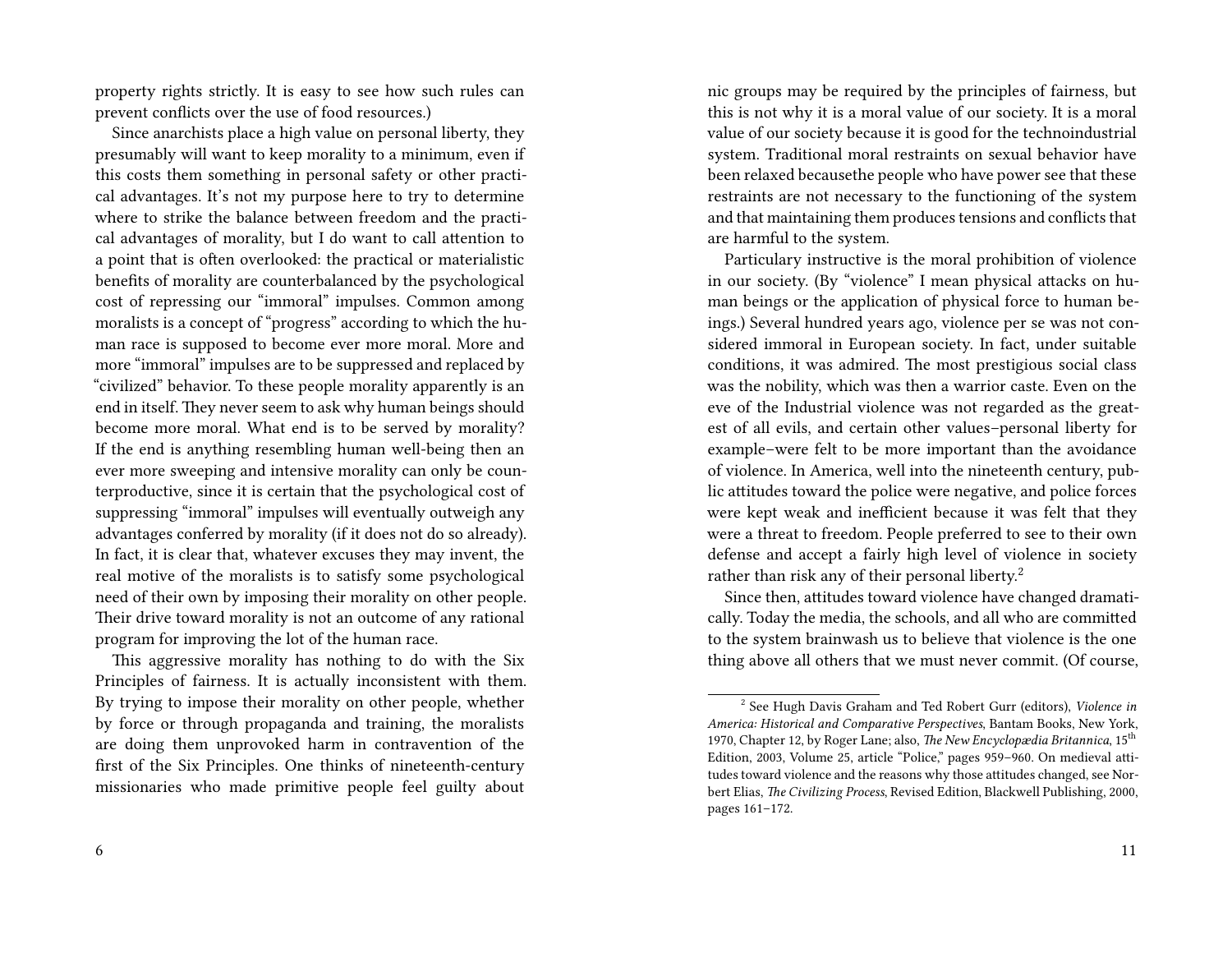tors' personal ambitions or by the public's sadistic and punitive appetites. Morality merely provides the *excuse*.

In sum, anyone who takes a detached look at modern society will see that, for all its emphasis on morality, it observes the principles of fairness very poorly indeed. Certainly less well than many primitive societies do.

Allowing for various exceptions, the main purpose that morality serves in modern society is to facilitate the functioning of the technoindustrial system. Here's how it works:

Our conception both of fairness and of morality is heavily influenced by self-interest. For example, I feel strongly and sincerely that it is perfectly fair for me to smash up the equipment of someone who is cutting down the forest. Yet part of the reason why I feel this way is that the continued existence of the forest serves my personal needs. If I had no personal attachment to the forest I might feel differently. Similarly, most rich people probably feel sincerely that the laws that restrict the ways in which they use their property are unfair. There can be no doubt that, however sincere these feelings may be, they are motivated largely by self-interest.

People who occupy positions of power within the system have an interest in promoting the security and the expansion of the system. When these people perceive that certain moral ideas strengthen the system or make it more secure, then, either from concious self-interest or because their moral feelings are influenced by self-interest, they apply pressure to the media and to educators to promote these moral ideas. Thus the requirements of respect for property, and of orderly, docile, rulefollowing, cooperative behavior, have become moral values in our society (even though these requirements can conflict with the principles of fairness) because they are necessary to the functioning of the system. Similarly; harmony and equality between different races and ethnic groups is a moral value of our society because iterracial and interethnic conflict impede the functioning of the system. Equal treatment of all races and eththeir sexual practices, or modern leftists who try to suppress politically incorrect speech.

Morality often is antagonistic toward the Six Principles in other ways as well. To take just a few examples:

In our society private property is not what it is among the Bushmen  $-$  a simple device for avoiding conflict over the use of resources. Instead, it is a system whereby certain persons or organizations arrogate control over vast quantities of resources that they use to exert power over other people. In this they certainly violate the first and fourth principles of fairness. By requiring us to respect property, the morality of our society helps to perpetuate a system that is clearly in conflict with the Six Principles.

Among many primitive peoples, deformed babies are killed at birth (see, e.g., Paul Schebesta, *Die Bambuti-Pygmäen vom Ituri*, I.Band, Institut Royal Colonial Belge, Brus- sels, 1938, page 138), and a similar practice apparently was widespread in the United States up to about the middle of the  $20<sup>th</sup>$  century. "Babies who were born malformed or too small or just blue and not breathing well were listed [by doctors] as stillborn, placed out of sight and left to die." Autl Gawande, "The Score," *The New Yorker*, October 9, 2006, page 64. Nowadays any such practice would be regarded as shockingly immoral. But mental-health professionals who study the psychological problems of the disabled can tell us how severe these problems often are. True, even among the severely deformed — for example, those born without arms or legs — there may be occasional individuals who achieve satisfying lives. But most persons with such a degree of disability are condemned to lives of inferiority and helplessness, and to rear a baby with extreme deformities until it is old enough to be conscious of its own helplessness is usually an act of cruelty. In any given case, of course, it may be difficult to balance the likelihood that a deformed baby will lead a miserable existence, if reared, against the chance that it will achieve a worthwhile life. The point is, however, that the